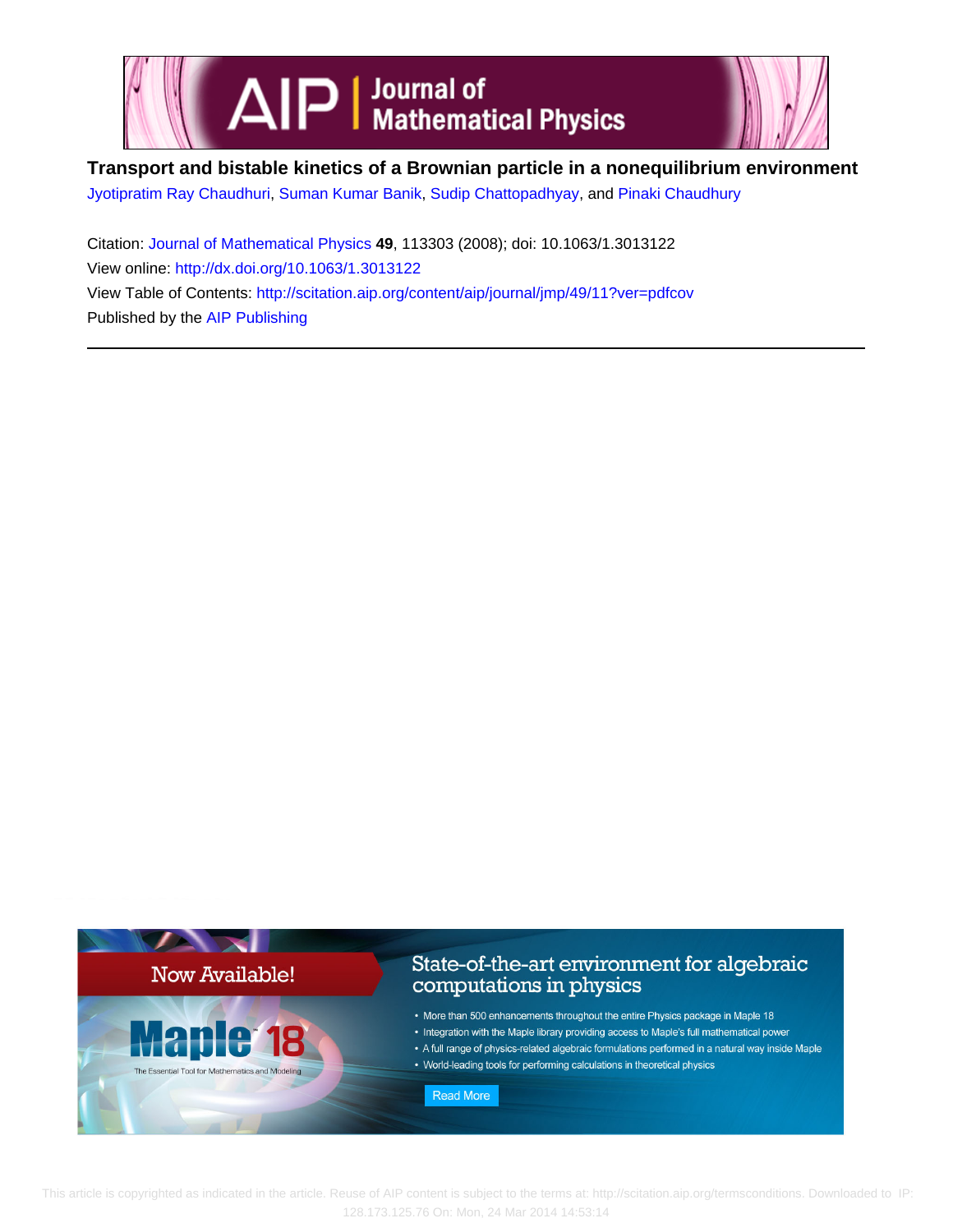#### JOURNAL OF MATHEMATICAL PHYSICS 49, 113303 (2008)

## **[Transport and bistable kinetics of a Brownian particle](http://dx.doi.org/10.1063/1.3013122) [in a nonequilibrium environment](http://dx.doi.org/10.1063/1.3013122)**

Jyotipratim Ray Chaudhuri,<sup>1[,a](#page-1-0))</sup> Suman Kumar Banik,<sup>2</sup> Sudip Chattopadhyay,  $3, b$  and Pinaki Chaudhury<sup>4</sup> 1 *Department of Physics, Katwa College, Katwa, Burdwan 713130, India* 2 *Department of Biological Sciences, Virginia Polytechnic Institute and State University, Blacksburg, Virginia 24061-0406, USA* 3 *Department of Chemistry, Bengal Engineering and Science University, Shibpur, Howrah 711103, India* 4 *Department of Chemistry, University of Calcutta, Kolkata 700009, India*

Received 16 August 2008; accepted 13 October 2008; published online 14 November 2008-

A system reservoir model, where the associated reservoir is modulated by an external colored random force, is proposed to study the transport of an overdamped Brownian particle in a periodic potential. We then derive the analytical expression for the average velocity, mobility, and diffusion rate. The bistable kinetics and escape rate from a metastable state in the overdamped region are studied consequently. By numerical simulation we then demonstrate that our analytical escape rate is in good agreement with that of the numerical result. © *2008 American Institute of Physics.* [DOI: [10.1063/1.3013122](http://dx.doi.org/10.1063/1.3013122)]

## **I. INTRODUCTION**

As an immediate consequence of stochastic dynamics, it is observed that thermal diffusion in a periodic potential plays a prominent role in various cases such as Josephson's junction, $\frac{1}{1}$  diffusion in crystal surface,<sup>2</sup> and noise limit cycle oscillators.<sup>3</sup> There has been renewed interest in recent times in the study of transport properties of Brownian particles moving in a periodic potential<sup>4</sup> with special emphasis on coherent transport and giant diffusion.<sup>5</sup> These studies have been motivated in part by an attempt to understand the mechanism of movement of protein motors in biological systems.<sup>6</sup> Several physical models have been proposed to understand the transport phenomena in such systems such as vibrational ratchet,<sup>7</sup> rocking ratchet, $^8$  diffusion ratchet, $^{9,10}$  $^{9,10}$  $^{9,10}$  and correlation ratchet.<sup>11</sup> Such ratchet models have a wide range of application in biology and nanoscopic systems $12$  because of their extraordinary success in exploring experimental observations on biochemical molecular motors, active in muscle contraction,<sup>13</sup> observation of directed transport in photovoltaic and photoreflective materials, $14$  etc. In all the above models, the potential is taken to be asymmetric in space. One can also obtain a unidirectional current in the presence of a spatially symmetric potential. For such nonequilibrium systems, one requires time asymmetric random force<sup>15</sup> or space dependent diffusion.<sup>16[–18](#page-15-3)</sup> In passing, we want to mention the fact that to explain the role of the Levy stable noise in transport phenomena in the presence of bistable, metastable, and periodic potentials with broken symmetry, several elegant approaches have been suggested recently. $19$ 

Traditionally, the Langevin equation describing the dynamics of a Brownian particle coupled to a thermal reservoir is a tool for modeling several aspects of nonequilibrium phenomena.<sup>20</sup> In addition to the Langevin dynamics, one often takes into account the probabilistic aspect of the random dynamics through the usage of the Fokker–Planck equation. $^{21}$  Both of the approaches utilize the relation between the random fluctuations imposed by the reservoir into the Brownian

0022-2488/2008/49(11)/113303/15/\$23.00

11/113303/15/\$23.00 © 2008 American Institute of Physics **49**, 113303-1

<span id="page-1-0"></span>a)Electronic mail: jprc\_8@yahoo.com.

<span id="page-1-1"></span>b)Electronic mail: sudip\_chattopadhyay@rediffmail.com.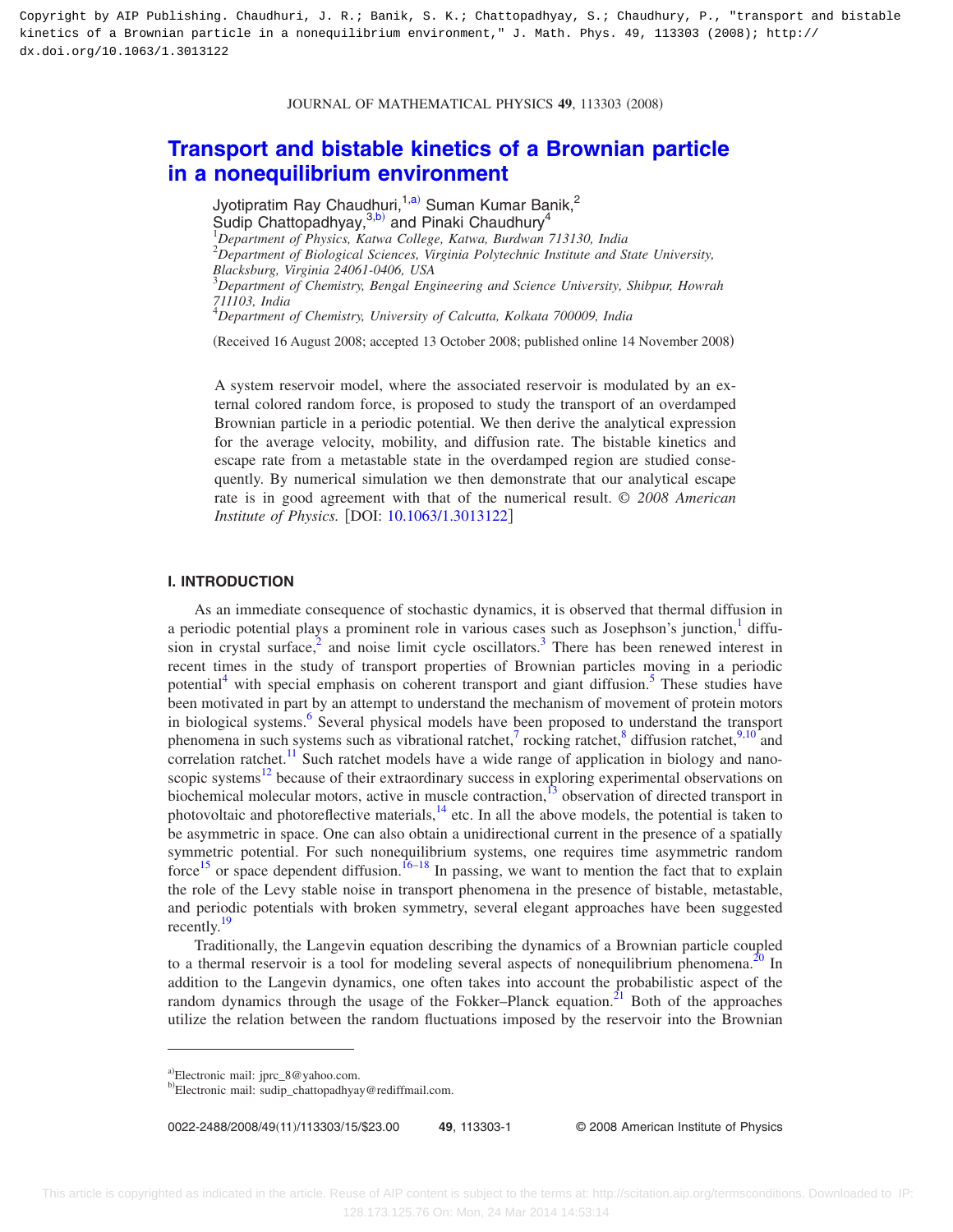particle and the relaxation of the imposed energy back to the reservoir through the fluctuation-dissipation relation (FDR).<sup>[22](#page-15-7)</sup> FDR takes into account the balance between the energy input (to the system from the reservoir) and output (from the system into the reservoir) through the detailed balance mechanism. A typical signature of such a system is the attainment of equilibrium in the asymptotic limit.

An additional external random driving applied to the Brownian particle can break this balance mechanism and make the composite system open, $^{23}$  the direct consequence of which is the loss of FDR. In addition to that, the system hardly reaches the equilibrium state in the long time limit but rather attains a stationary steady state.<sup>23</sup> However, driving of the reservoir by an external random field<sup>24</sup> creates a thermodynamic consistency condition analogous to FDR (Ref. [25](#page-15-10)) that leads to the study of several interesting phenomena<sup>25–[29](#page-15-11)</sup> in chemical physics. The net effect of the reservoir driving by an external random force is the creation of an effective temperature in addition to the thermal energy  $k_B T$  exerted by the reservoir on the system of interest. As shown recently, this effective temperature can enhance the reaction rate in condensed media $25-27$  as well as generate directed motion in a periodic system. $28,29$  $28,29$ 

In the present paper, we consider a system reservoir model where the bath is modulated by an external noise. However, when the reservoir is modulated by an external noise it is likely that it induces fluctuations in the polarization of the reservoir due to the external noise from a microscopic point of view and one may expect that the nonequilibrium situation created by modulating the bath makes its presence felt in the transport property and also in the kinetics of the Brownian particle. A number of different situations depicting the modulation of the bath may be physically relevant. For an example, we may consider the case of a Brownian particle when the response of the solvent is time dependent, as in a liquid crystal, or in the reaction-diffusion mechanism in supercritical lattice, or the growth in living polymerization.<sup>30</sup>

To observe the effects of external stochastic modulation one can carry out the experiment in a photochemically active solvent (the heat bath) where the solvent is under the influence of external monochromatic light with fluctuating intensity which is absorbed solely by the solvent molecules. As a result of this, the modulated solvent heats up due to the conversion of light energy into heat energy by radiationless relaxation process, and an effective temperaturelike quantity develops due to constant input of energy. Since the fluctuations in light intensity result in the polarization of the solvent molecules the effective reaction field around the reactant gets modified.<sup>31</sup> Our theoretical model can be tested experimentally to study the directional motion and mean first passage time of artificial chemical rotors in photovoltaic solvent.<sup>32</sup>

There are some precedents for our model that are worth mentioning. Mencia Bravo *et al.*<sup>[24](#page-15-9)</sup> dealt with a related problem: a classical system in a heat bath with an additive external noise. In the quantum case, Faid and  $Fox<sup>33</sup>$  proposed a stochastic coupling between the system and a heat bath as a phenomenological mechanism of relaxation for the bath. Mañas *et al.*[34](#page-15-18) considered the problem of a system coupled to an ensemble of independent harmonic oscillators as a reservoir. We have also considered the dynamics of a metastable state nonlinearly coupled to a heat bath driven by an external noise to study the escape rate from a metastable state.<sup>27</sup> In the present work, we address the so-called ratchet problem and bistable kinetics of a Brownian particle for a thermodynamically open system where the associated bath is modulated by a colored noise and we explore the dependence of various parameters of the external noise on the transport phenomena and bistable kinetics.

To get insight of situations encountered in the growing number of nano- and microscale experiments, our model can be used as a potential tool. For instance, several DNA nanomotors have been recently suggested.<sup>35[,36](#page-15-20)</sup> These machines are relatively slow and do not perform continuous rotation. Very recently, a rotary DNA nanomachine that shows a continuous rotation has been proposed.<sup>35</sup> This motor consists of a DNA ring whose elastic features are tuned such that it can be externally driven by a periodic temperature change. Our model proposed in this paper can be used as a theoretical avenue to examine the periodic temperature change via a physically motivated microscopic Hamiltonian picture. Optical tweezers,<sup>37</sup> which are capable of manipulating nanometer and micrometer sized dielectric particles by exerting extremely small forces via a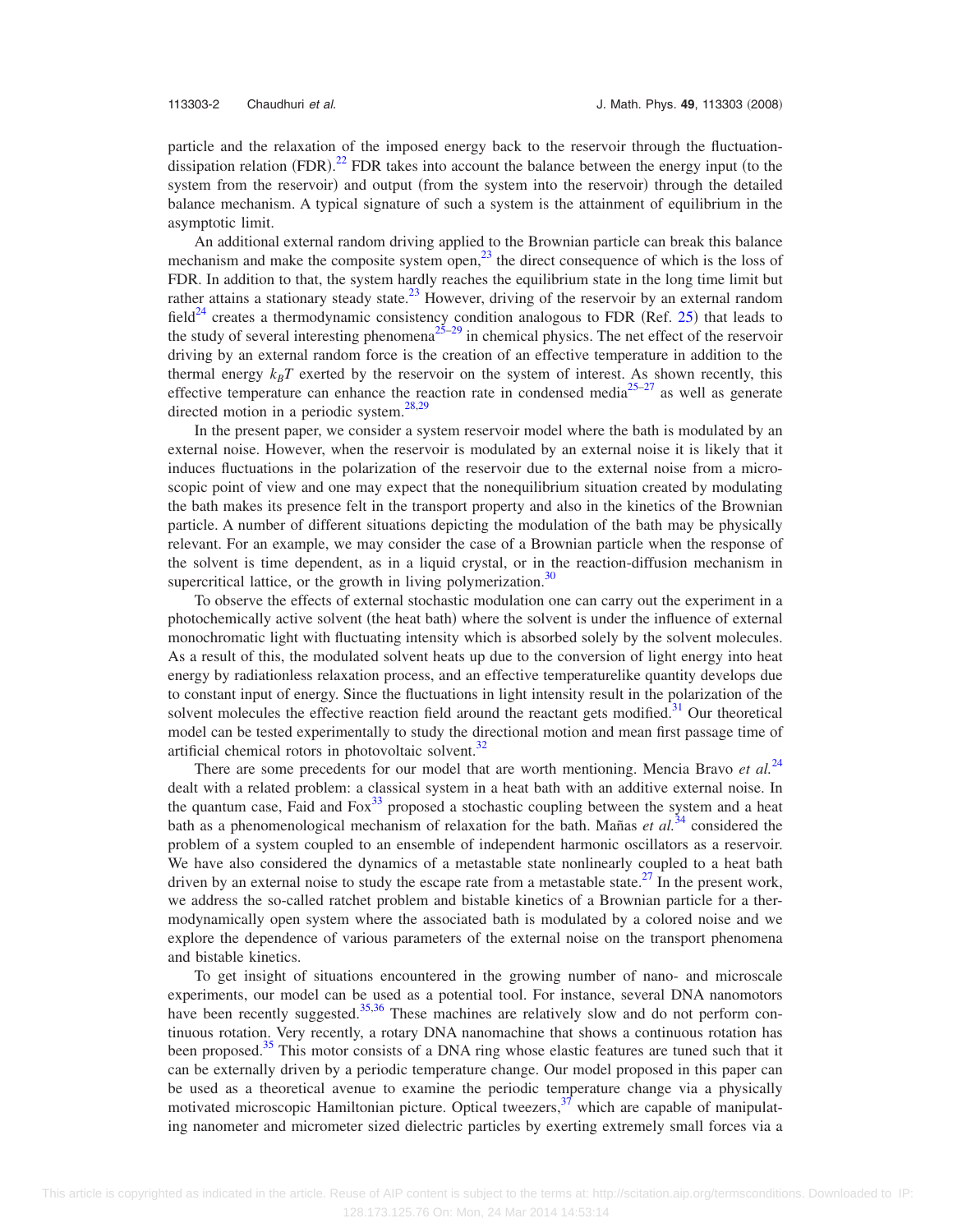highly focused laser beam, are often used to manipulate and study single molecules by interacting with a bead that has been attached to that molecule. DNA and the proteins and enzymes that interact with it are commonly studied in this way. At this juncture, we want to mention the fact that our development present in this article can be used as a theoretical model to understand the phenomena of heating of the liquid surrounding a bead in an optical tweezer setup.<sup>38</sup>

The organization of the paper is as follows. In Sec. II, starting from a microscopic Hamiltonian picture of a system linearly coupled with a harmonic reservoir which is modulated by a noise with arbitrary decaying memory kernel, we have derived the Langevin equation with an effective noise  $\eta(t)$  and then explored its statistical property. Employing the functional calculus method,<sup>23[,39,](#page-15-23)[40](#page-15-24)</sup> we then obtain the Fokker–Planck–Smoluchowski equation in Sec. III, corresponding to the Langevin equation valid in the overdamped limit and for rapid fluctuations whose correlation function vanishes rapidly. In Sec. IV, we have calculated the steady current in a ratchet potential and derived the expression for diffusion rate and mobility. As another application of our development, we study the bistable kinetics to obtain the stationary probability density function (PDF) and the barrier crossing rate. The summarizing remarks are presented in Sec. VI preceded by a numerical application in Sec. V.

## **II. THE MODEL: HEAT BATH MODULATED BY EXTERNAL NOISE**

We consider a classical particle of unit mass coupled to a heat bath consisting of a set of *N*-numbers of mass weighted harmonic oscillators with frequency  $\{\omega_j\}$ . The heat bath is externally driven by a Gaussian random force  $\epsilon(t)$  with an arbitrary decaying correlation function. The total Hamiltonian of such a composite system can be written as  $25,41$  $25,41$ 

$$
H = \frac{v^2}{2} + V(x) + \sum_{j=1}^{N} \left[ \frac{v_j^2}{2} + \frac{1}{2} \omega_j^2 (x_j - c_j x)^2 \right] + H_{\text{int}}.
$$
 (1)

In the above equation  $x$  and  $v$  are the coordinate and the velocity of the system particle, respectively, and  $V(x)$  is the potential energy of the system.  $\{x_j, v_j\}$  are the variables for the *j*th oscillator with characteristic frequency  $\omega_j$ . The system particle is coupled to the bath oscillator linearly through the general coupling terms  $c_j \omega_j x$ , where  $c_j$  is the coupling strength for the system-bath interaction. The interaction between the heat bath and the external noise is represented by the term  $H_{\text{int}}$ , which we take as<sup>25[,42](#page-15-26)</sup>

$$
H_{\text{int}} = \sum_{j=1}^{N} \kappa_j x_j \epsilon(t), \qquad (2)
$$

where  $\kappa_j$  denotes the coupling strength of interaction and  $\epsilon(t)$  is an external noise which is assumed to be stationary, Gaussian with zero mean, and arbitrary decaying correlation function, the statistical property of which is given by

$$
\langle \epsilon(t) \rangle_e = 0, \quad \langle \epsilon(t) \epsilon(t') \rangle_e = 2D_e \Psi(t - t'), \tag{3}
$$

<span id="page-3-0"></span>where  $D_e$  is the external noise strength and  $\Psi(t)$  is the external noise memory kernel which is assumed to be a decaying function of its argument and  $\langle \cdots \rangle_e$  implies averaging over each realization of  $\epsilon(t)$ . Eliminating the bath degrees of freedom in the usual way,  $25,41$  $25,41$  we get the Langevin equation for the system particle,

$$
\dot{x}=v\,,
$$

$$
\dot{v} = -V'(x) - \int_0^t dt' \gamma(t - t')v(t') + f(t) + \pi(t),
$$
\n(4)

where the memory kernel  $\gamma(t)$  and the Langevin force term  $f(t)$  are given, respectively, by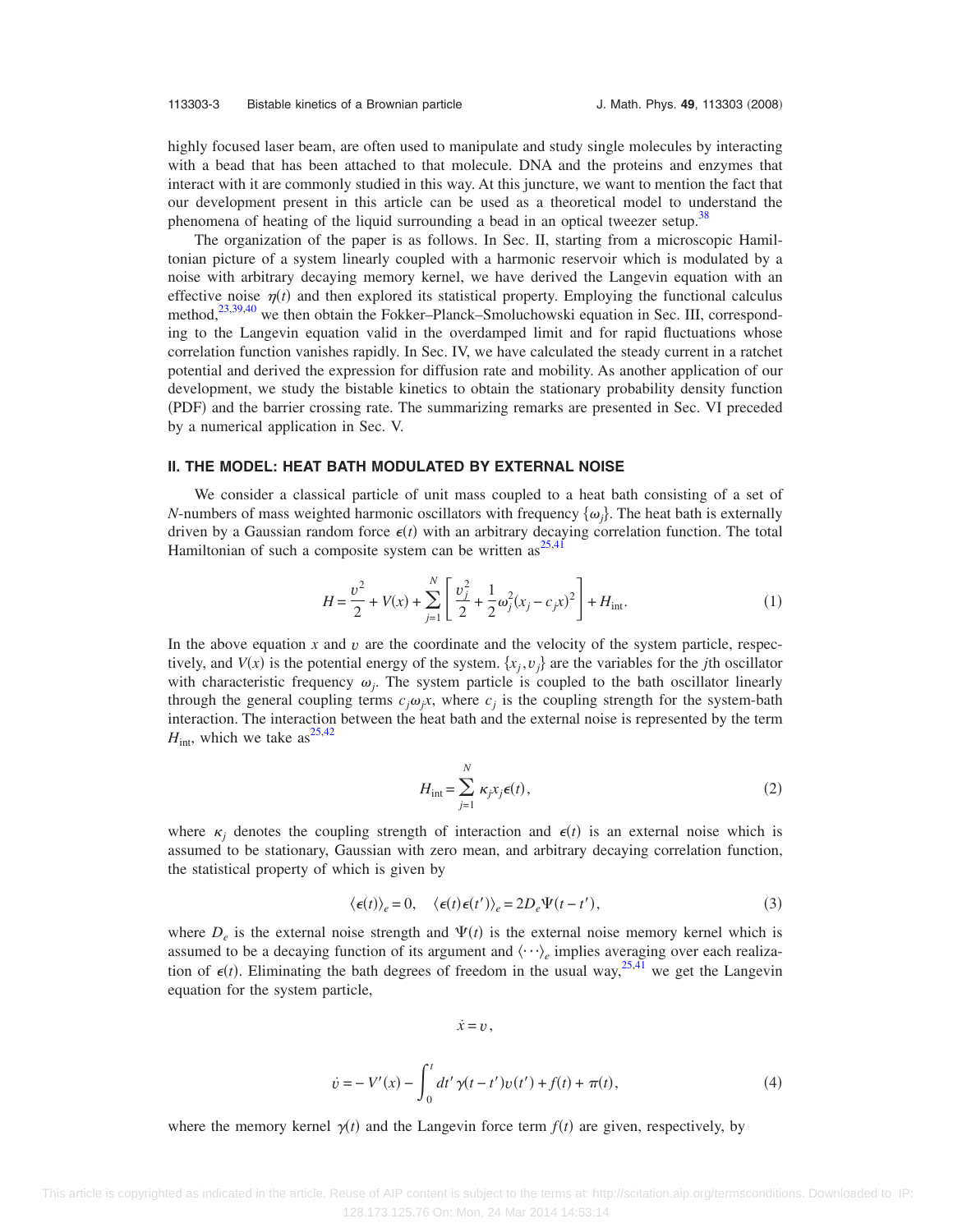<span id="page-4-0"></span>

113303-4 Chaudhuri *et al.* 2008) **113303 (2008)** J. Math. Phys. **49**, 113303 (2008)

$$
\gamma(t) = \sum_{j=1}^{N} c_j^2 \omega_j^2 \cos(\omega_j t),
$$
\n(5)

$$
f(t) = \sum_{j=1}^{N} c_j \omega_j^2 \left\{ \left[ x_j(0) - c_j x(0) \right] \cos(\omega_j t) + \frac{v_j(0)}{\omega_j} \sin(\omega_j t) \right\}.
$$
 (6)

<span id="page-4-1"></span>In Eq. ([4](#page-3-0)),  $\pi(t)$  is the fluctuating force generated due to the external stochastic forcing of the bath by  $\epsilon(t)$  and is given by

$$
\pi(t) = -\int_0^t dt' \varphi(t - t') \epsilon(t'), \qquad (7)
$$

with

$$
\varphi(t) = \sum_{j=1}^{N} c_j \omega_j \kappa_j \sin(\omega_j t). \tag{8}
$$

The form of Eq. ([4](#page-3-0)) reveals that the system is driven by two fluctuating forces,  $f(t)$  and  $\pi(t)$ .  $\pi(t)$  is a dressed noise originating due to the bath modulation by external noise  $\epsilon(t)$  and  $f(t)$  is the thermal noise due to system-bath coupling. To define the statistical properties of  $f(t)$ , we assume that the initial distribution is such that the bath is equilibrated at  $t=0$  in the presence of the system but in the absence of the external noise  $\epsilon(t)$  such that

$$
\langle f(t) \rangle = 0, \quad \langle f(t)f(t') \rangle = k_B T \gamma (t - t'), \tag{9}
$$

<span id="page-4-2"></span>where  $k_B$  is the Boltzmann constant, *T* is the equilibrium temperature, and  $\langle \cdots \rangle$  implies the usual average over the initial distribution which is assumed to be a canonical distribution of Gaussian form, $25,41$  $25,41$ 

$$
\mathbb{P} = \mathcal{N} \exp \left\{ -\frac{v_j^2(0) + \omega_j^2 (x_j(0) - c_j x(0))^2}{2k_B T} \right\},\,
$$

where  $N$  is the normalization constant. Now at  $t=0_+$ , the external noise agency is switched on to modulate the bath. Here, we define an effective Gaussian noise  $\eta(t) = f(t) + \pi(t)$ , the statistical property of which can be described by

$$
\langle\langle \eta(t)\rangle\rangle = 0,
$$
  

$$
\langle\langle \eta(t)\eta(t')\rangle\rangle = k_B T \gamma(t - t') + 2D_e \int_0^t dt'' \int_0^{t'} dt'''\varphi(t - t'')\varphi(t' - t''')\Psi(t'' - t'''),
$$

$$
=G(t-t') \quad \text{(say)}.\tag{10}
$$

In Eq. ([10](#page-4-0)),  $\langle \langle \cdots \rangle \rangle$  means that we have taken two averages independently, average over initial distribution of bath variables and average over each realization of  $\epsilon(t)$ . While deriving Eq. ([10](#page-4-0)), we have made the assumption  $\langle \langle \eta(t) \eta(t') \rangle \rangle = G(t-t')$ , which cannot be proven unless the structure of  $\varphi(t)$  is explicitly given. As we shall see later it is a valid assumption for a particular choice of coupling coefficients and for external stationary noise processes. It should be realized that Eq.  $(10)$  $(10)$  $(10)$ is not a FDR due to the appearance of the external noise intensity; rather it serves as a thermodynamic consistency relation.

To obtain a finite result in the continuum limit, i.e., for  $N \rightarrow \infty$ , the coupling functions  $c_i$  $= c(\omega)$  and  $\kappa_i = \kappa(\omega)$  are chosen as  $c(\omega) = c_0 / \omega \sqrt{\tau_c}$  and  $\kappa(\omega) = \kappa_0 \omega \sqrt{\tau_c}$ . Consequently,  $\gamma(t)$  and  $\varphi(t)$ reduce to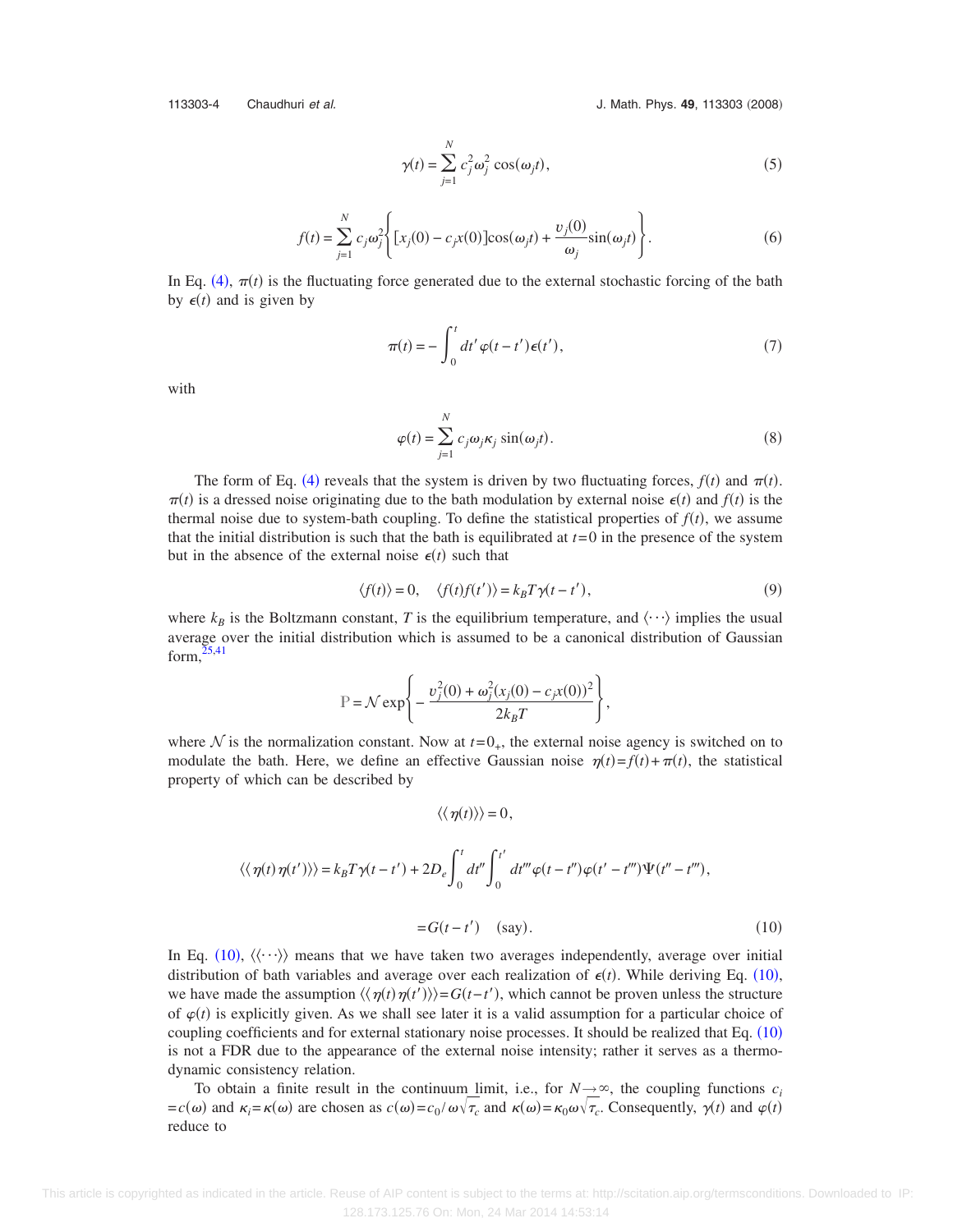113303-5 Bistable kinetics of a Brownian particle

J. Math. Phys. 49, 113303 (2008)

$$
\gamma(t) = \frac{c_0^2}{\tau_c} \int d\omega \rho(\omega) \cos \omega t \tag{11}
$$

and

$$
\varphi(t) = c_0 \kappa_0 \int d\omega \rho(\omega) \omega \sin \omega t, \qquad (12)
$$

where  $c_0$  and  $\kappa_0$  are constants and  $\tau_c$  is the correlation time of the heat bath. For  $\tau_c \to 0$  we obtain a  $\delta$ -correlated noise process.  $1/\tau_c$  may be characterized as the cutoff frequency of the bath oscillators.  $\rho(\omega)$  is the density of modes of the heat bath which is assumed to be Lorentzian,

$$
\rho(\omega) = \frac{2\tau_c}{\pi (1 + \omega^2 \tau_c^2)}.
$$
\n(13)

The above assumption resembles broadly the behavior of the hydrodynamical modes<sup>43[,44](#page-15-28)</sup> in a microscopic system and is frequently used by the chemical physics community. $43$  With these forms of  $\rho(\omega)$ ,  $c(\omega)$ , and  $\kappa(\omega)$ , we have the expressions for  $\varphi(t)$  and  $\gamma(t)$ , respectively, as

$$
\varphi(t) = \frac{c_0 \kappa_0}{\tau_c} \exp(-|t|/\tau_c), \quad \gamma(t) = \frac{c_0^2}{\tau_c} \exp(-|t|/\tau_c).
$$

Although Eq.  $(10)$  $(10)$  $(10)$  is not a FDR, Eq.  $(7)$  $(7)$  $(7)$  resembles the familiar linear relation between the polarization and the external field. Here,  $\pi(t)$  and  $\epsilon(t)$  play the role of former and latter, respectively. Thus  $\varphi(t)$  can be interpreted as a response function of the reservoir due to external noise  $\epsilon(t)$ . It is also clear from the structure of  $\varphi(t)$  and  $\gamma(t)$  that

$$
\frac{d\gamma(t)}{dt} = -\frac{c_0}{\kappa_0} \frac{1}{\tau_c} \varphi(t). \tag{14}
$$

The above relation is independent of  $\mathcal{D}(\omega)$  and represents how the dissipative kernel  $\gamma(t)$  depends on the response function of the medium due to the external noise  $\epsilon(t)$ . Such an equation for the open system can be anticipated in view of the fact that both the dissipation and response functions crucially depend on the properties of the reservoir. If we assume that  $\epsilon$  is a  $\delta$ -correlated noise, i.e.,  $\langle \epsilon(t) \epsilon(t') \rangle_e = 2D_e \delta(t-t')$ , then the correlation function of  $\pi(t)$  is given by

$$
\langle \pi(t)\pi(t')\rangle_e = \frac{D_e c_0^2 \kappa_0^2}{\tau_c} \exp(-\left|(t-t')\right|/\tau_c),\tag{15}
$$

<span id="page-5-0"></span>where we have neglected the transient terms  $(t, t' > \tau_c)$ . This equation shows how the heat bath dresses the external noise. Although the external noise is a  $\delta$ -correlated one, the system encounters it as an exponentially correlated noise with the same correlation time of the internal noise but with a strength dependent on the coupling term  $\kappa_0$  and the external noise strength  $D_e$ . On the other hand, if the external noise follows the Ornstein–Uhlenbeck process,

$$
\langle \epsilon(t) \epsilon(t') \rangle_e = \frac{D_e}{\tau_c} \exp(-\left|(t-t')\right| / \tau_e),
$$

the correlation function of  $\pi(t)$  is found to be

$$
\langle \pi(t)\pi(t')\rangle_e = \frac{D_e c_0^2 \kappa_0^2}{(\tau_e/\tau_c)^2 - 1} \left(\frac{\tau_e}{\tau_c}\right) \left\{ \frac{1}{\tau_c} \exp\left(-\left|(t-t')\right|/\tau_e\right) - \frac{1}{\tau_e} \exp\left(-\left|(t-t')\right|/\tau_c\right) \right\},\tag{16}
$$

where we have again neglected the transient terms. The dressed external noise  $\pi(t)$  now has a more complicated structure of correlation function with two correlation times  $\tau_c$  and  $\tau_e$ . If the external noise correlation time is much larger than the internal noise correlation time  $(\tau_e \gg \tau_c)$ ,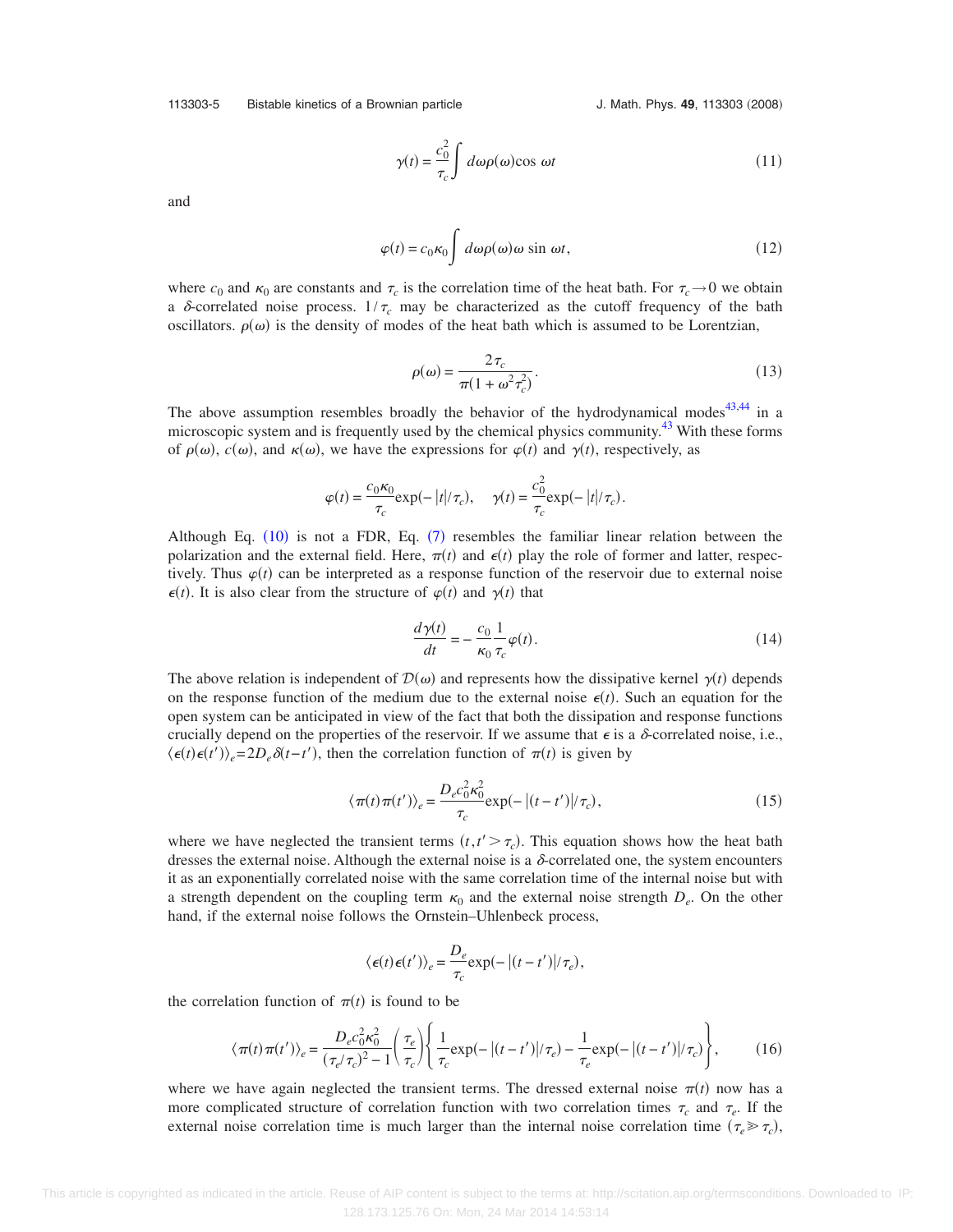which is more realistic, the dressed noise is dominated by the external noise, and we have

$$
\langle \pi(t)\pi(t')\rangle_e = \frac{D_e c_0^2 \kappa_0^2}{\tau_e} \exp(-|(t-t')|/\tau_e). \tag{17}
$$

On the other hand, when the external noise correlation time is smaller than the internal one, we recover Eq. ([15](#page-5-0)). In what follows, we shall focus on the situation when  $\tau_e \gg \tau_c$ . Thus, in terms of the effective noise  $\eta(t)$ , the Langevin equation ([4](#page-3-0)) can be written as

$$
\dot{x}=v\,,
$$

$$
\dot{v} = -V'(x) - \int_0^t dt' \gamma(t - t') v(t') + \eta(t),
$$
\n(18)

which reduces to

$$
\dot{x} = v, \quad \dot{v} = -V'(x) - \gamma v(t) + \eta(t), \tag{19}
$$

<span id="page-6-0"></span>where we have assumed that the internal noise  $f(t)$  is  $\delta$ -correlated and the internal dissipation is Markovian so that

$$
\gamma(t) = 2c_0^2 \delta(t - t') = 2\gamma \delta(t - t'),
$$

$$
\langle f(t) \rangle = 0,
$$

$$
\langle f(t)f(t') \rangle = 2c_0^2 k_B T \delta(t - t') = 2\gamma k_B T \delta(t - t'),
$$

with  $\gamma = c_0^2$  [see Eqs. ([5](#page-4-0))–([7](#page-4-1))]. The effective noise  $\eta(t)$  thus has statistical properties [see Eq. ([9](#page-4-2))],

$$
\langle \langle \eta(t) \rangle \rangle = 0,
$$
  

$$
\langle \langle \eta(t) \eta(t') \rangle \rangle = \frac{D_R}{\tau_R} \exp(-\left| (t - t') \right| / \tau_R),
$$
 (20)

where

$$
D_R = \gamma (k_B T + D_e \kappa_0^2) \quad \text{and} \quad \tau_R = \frac{D_e}{D_R} \gamma \kappa_0^2 \tau_e,
$$
 (21)

with  $D_R$  and  $\tau_R$  being the strength and correlation time of the effective noise  $\eta(t)$ , respectively. Although the reservoir is driven by the colored noise  $\epsilon(t)$  with noise strength  $D_e$  and correlation time  $\tau_e$ , the dynamics of the system of interest is effectively governed by the scaled colored noise  $\eta(t)$ , with noise strength  $D_R$  and correlation time  $\tau_R$ . In what follows we will describe the effect of external noise in terms of the effective parameters  $D_R$  and  $\tau_R$  in the rest of our analysis.

## <span id="page-6-1"></span>**III. THE FOKKER–PLANCK DESCRIPTION IN THE OVERDAMPED LIMIT**

In the overdamped limit, Eq. ([19](#page-6-0)) reads

$$
\dot{x}(t) = -\frac{1}{\gamma}V'(x) + \frac{1}{\gamma}\eta(t),
$$
\n(22)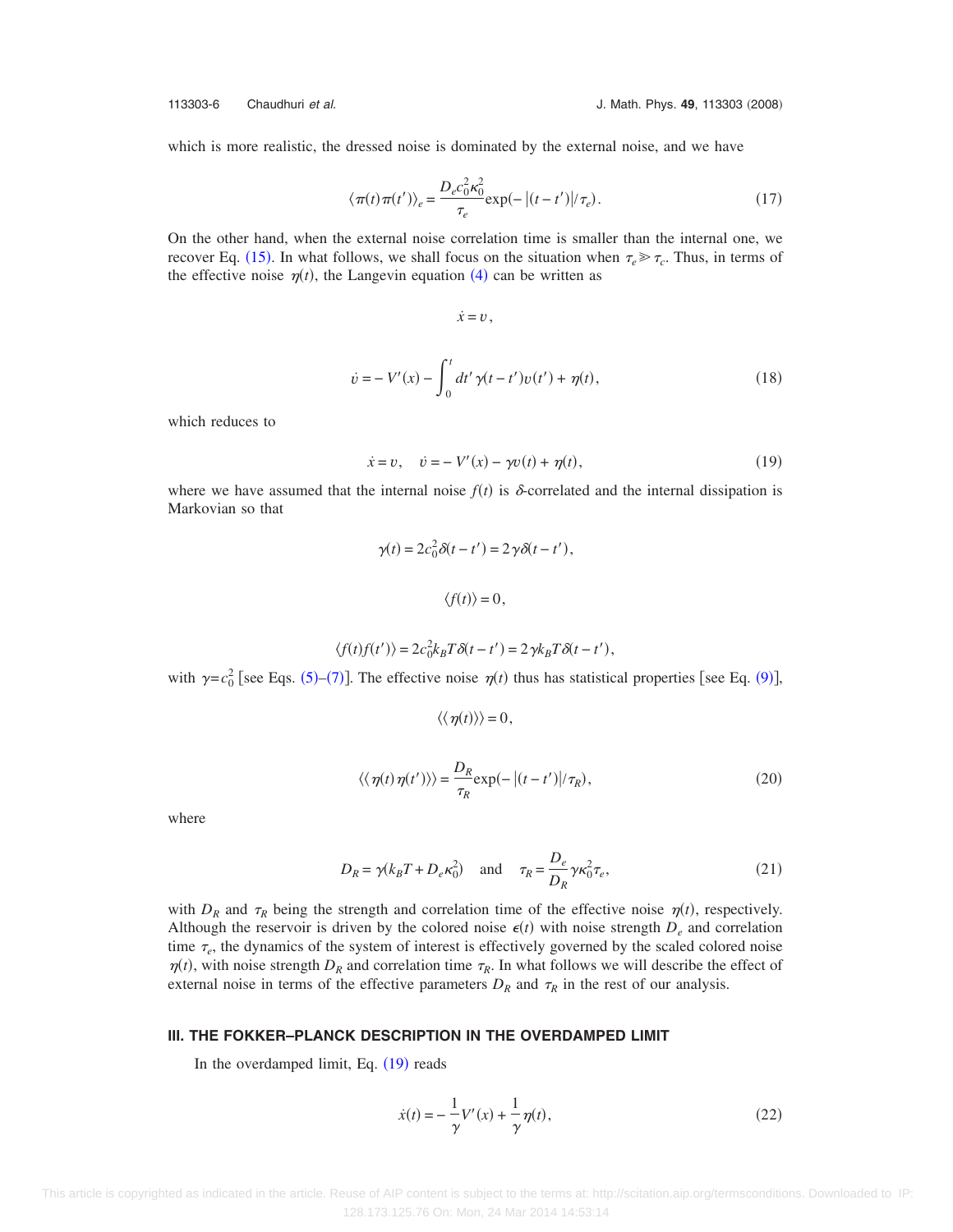113303-7 Bistable kinetics of a Brownian particle

J. Math. Phys. 49, 113303 (2008)

$$
=W(x) + \xi(t),\tag{23}
$$

<span id="page-7-4"></span>where we have defined  $W(x) = -(1/\gamma)V'(x)$  and  $\xi(t) = (1/\gamma)\eta(t)$ . Clearly,  $\xi(t)$  is the scaled noise and as  $\eta(t)$  is Gaussian [since  $f(t)$  and  $\epsilon(t)$  are assumed to be Gaussian],  $\xi(t)$  is also Gaussian. The Gaussian nature of  $\epsilon(t)$  is expressed by the probability distribution function

$$
P[\xi(t)] = N \exp\left[-\frac{1}{2}\int ds \int ds' \xi(s)\xi(s')\beta(s-s')\right],\tag{24}
$$

<span id="page-7-0"></span>where  $\beta$  is the inverse of the correlation function of  $\xi(t)$  and *N* is the normalization constant expressed by a path integral over  $\xi(t)$ ,

$$
\frac{1}{N} = \int \mathcal{D}\xi \exp\left[-\frac{1}{2}\int ds \int ds' f(s)f(s')\beta(s-s')\right].
$$
\n(25)

Now, let  $\langle \xi(t) \rangle = 0$  and  $\langle \xi(t) \xi(t') \rangle = c(t - t')$ . Then from Eq. ([25](#page-7-0)) we get

$$
\frac{\delta N}{\delta \xi(t)} = -N^2 \int \mathcal{D}\xi \left[ -\frac{1}{2} \int ds' \xi(s')\beta(t-s') + \int ds f(s)\beta(s-t) \right] \exp\left[ -\frac{1}{2} \int ds \int ds' \xi(s)\xi(s') \times \beta(s-s') \right],
$$

$$
=N\int ds\beta(t-s)\langle\xi(s)\rangle=0.
$$
 (26)

<span id="page-7-2"></span>Therefore, it follows that

$$
\frac{\partial P[\xi(t)]}{\partial \xi(t)} = -\left[\int ds \beta(t-s)\xi(s)\right] P[\xi].\tag{27}
$$

Consequently,

$$
\frac{\partial^2 P[\xi(t)]}{\partial \xi(t)\partial \xi(t')} = \left[ \int ds \int ds' \beta(t-s) \beta(t'-s') \xi(s) \xi(s') \right] P[\xi(t)] - \beta(t-t') P[\xi(t)] \tag{28}
$$

<span id="page-7-1"></span>and

$$
0 = \int \mathcal{D}\xi \frac{\partial^2 P[\xi(t)]}{\partial \xi(t) \partial \xi(t')}
$$
  
= 
$$
\int ds \int ds' \beta(t-s) \beta(t'-s')c(s-s') - \beta(t-t').
$$
 (29)

<span id="page-7-3"></span>Equation ([29](#page-7-1)) implies

$$
\int ds \beta(t - s)c(s - s') = \delta(t - s'),
$$
\n(30)

which shows that the kernel  $\beta(s-s')$  is the inverse of the correlation function  $c(s-s')$ . Now, using Eqs.  $(27)$  $(27)$  $(27)$  and  $(30)$  $(30)$  $(30)$  one may observe that

$$
P[\xi(t)]\xi(t) = -\int ds' c(t - s') \frac{\delta P[\xi(t)]}{\delta\xi(s')}.
$$
\n(31)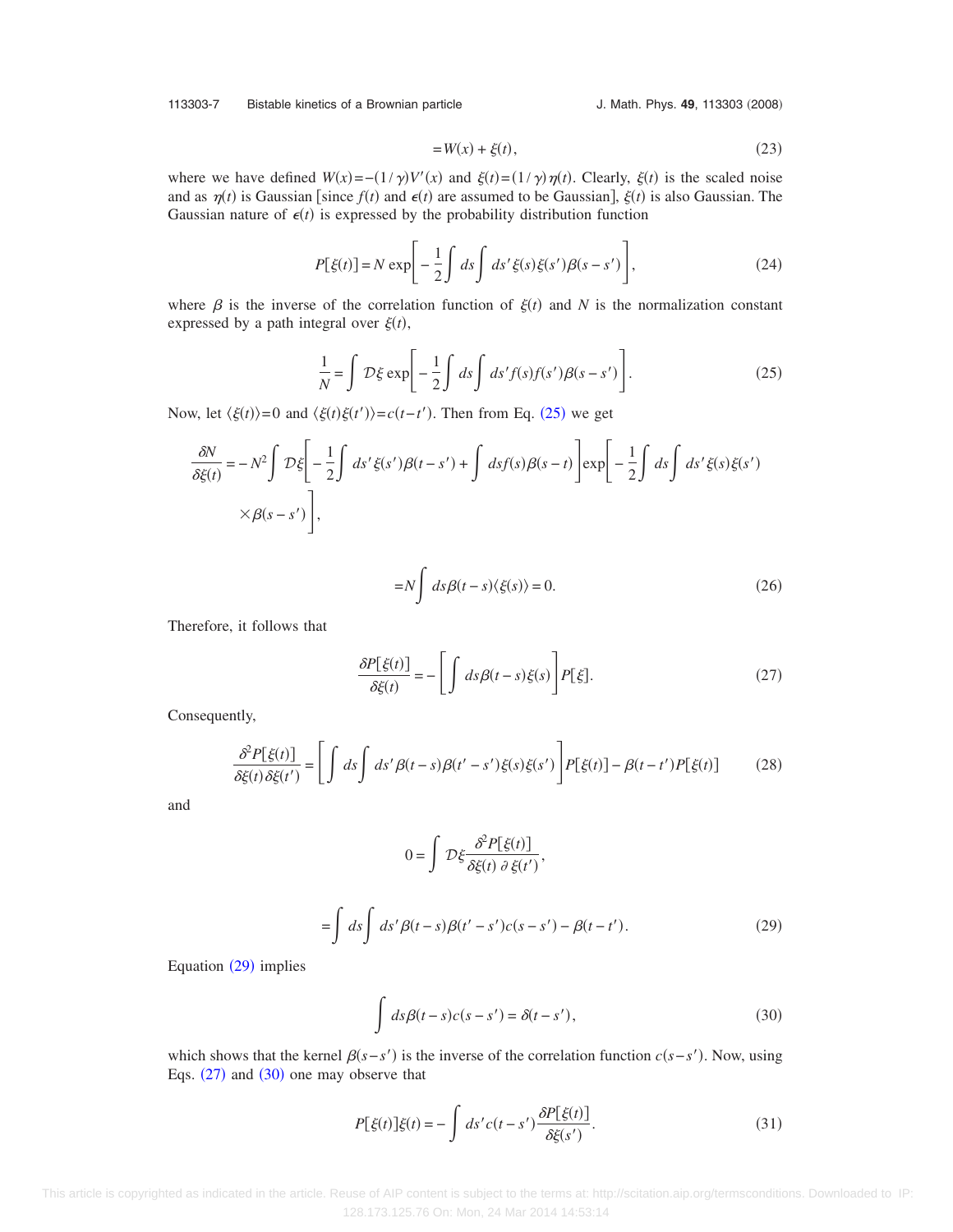<span id="page-8-0"></span>The path integral is used to define the probability distribution functional for  $x(t)$ ; then the solution of Eq.  $(23)$  $(23)$  $(23)$  becomes

$$
P(y,t) = \int \mathcal{D}\xi P[\xi] \delta(y - x(t)).
$$
\n(32)

From Eq.  $(32)$  $(32)$  $(32)$  it follows that

$$
\frac{\partial P}{\partial t} = \int \mathcal{D}\xi P[\xi] \left[ -\frac{\partial}{\partial y} \delta(y - x(t))\dot{x} \right],\tag{33}
$$

<span id="page-8-3"></span>where  $\dot{x} = dx/dt$  and can be replaced by the right hand side of Eq. ([23](#page-7-4)) to get

$$
\frac{\partial P}{\partial t} = -\frac{\partial}{\partial y} \int \mathcal{D}\xi P[\xi] \delta(y - x(t)) [W(x) + \xi(t)],
$$
  

$$
= -\frac{\partial}{\partial y} [W(y)P] - \frac{\partial}{\partial y} \int \mathcal{D}\xi P[\xi] \xi(t) \delta(y - x(t)).
$$
 (34)

<span id="page-8-2"></span>Now functional integration by parts yields

$$
\int \mathcal{D}\xi P[\xi]\xi(t)\delta(y-x(t)) = -\int ds' c(t-s')\int \mathcal{D}\xi P[\xi]\frac{\partial}{\partial y}\delta(y-x(t))\frac{\delta\xi(t)}{\delta\xi(s')}.
$$
 (35)

Again from Eq.  $(23)$  $(23)$  $(23)$  we have

$$
\frac{d}{dt}\frac{\delta x(t)}{\delta \xi(t')} = W'(x)\frac{\delta x(t)}{\delta \xi(t')} + \delta(t-t').
$$

<span id="page-8-1"></span>This equation possesses the unique solution

$$
\frac{\partial x(t)}{\partial \xi(t')} = \Theta(t - t') \exp\left[\int_{t'}^{t} ds W'(x(s))\right],\tag{36}
$$

where  $\Theta(t-t')$  is defined by

$$
\Theta(t - t') = 1, \quad t > t'
$$

$$
= 1/2, \quad t = t'
$$

$$
=0, \quad t \leq t'.
$$

<span id="page-8-4"></span>Now substituting Eq.  $(36)$  $(36)$  $(36)$  into Eq.  $(35)$  $(35)$  $(35)$  and from Eq.  $(34)$  $(34)$  $(34)$  we have

$$
\frac{\partial P}{\partial t} = -\frac{\partial}{\partial y} [W(y)P] + \frac{\partial^2}{\partial y^2} \left\{ \int_0^t ds' c(t - s') \int \mathcal{D}\xi P[\xi] \exp\left[\int_{s'}^t ds W'(x(s))\right] \delta(y - x(t)) \right\}.
$$
\n(37)

Equation ([37](#page-8-4)) is not a Fokker-Planck equation. The second term cannot be reduced to a term containing  $P(y, t)$  because of the non-Markovian dependence on  $x(s)$  for  $s \le t$ . Fortunately, in our case  $c(t-t') = (\tilde{D}_R/\tau_R) \exp(-|t-t'|/\tau_R)$ , where  $\tilde{D}_R = D_R/\gamma^2$  is an exponentially decaying function and for large  $\gamma$  (as we are dealing with the overdamped case) decays rapidly. We now change the variable  $t' = (t - s')$  and observe that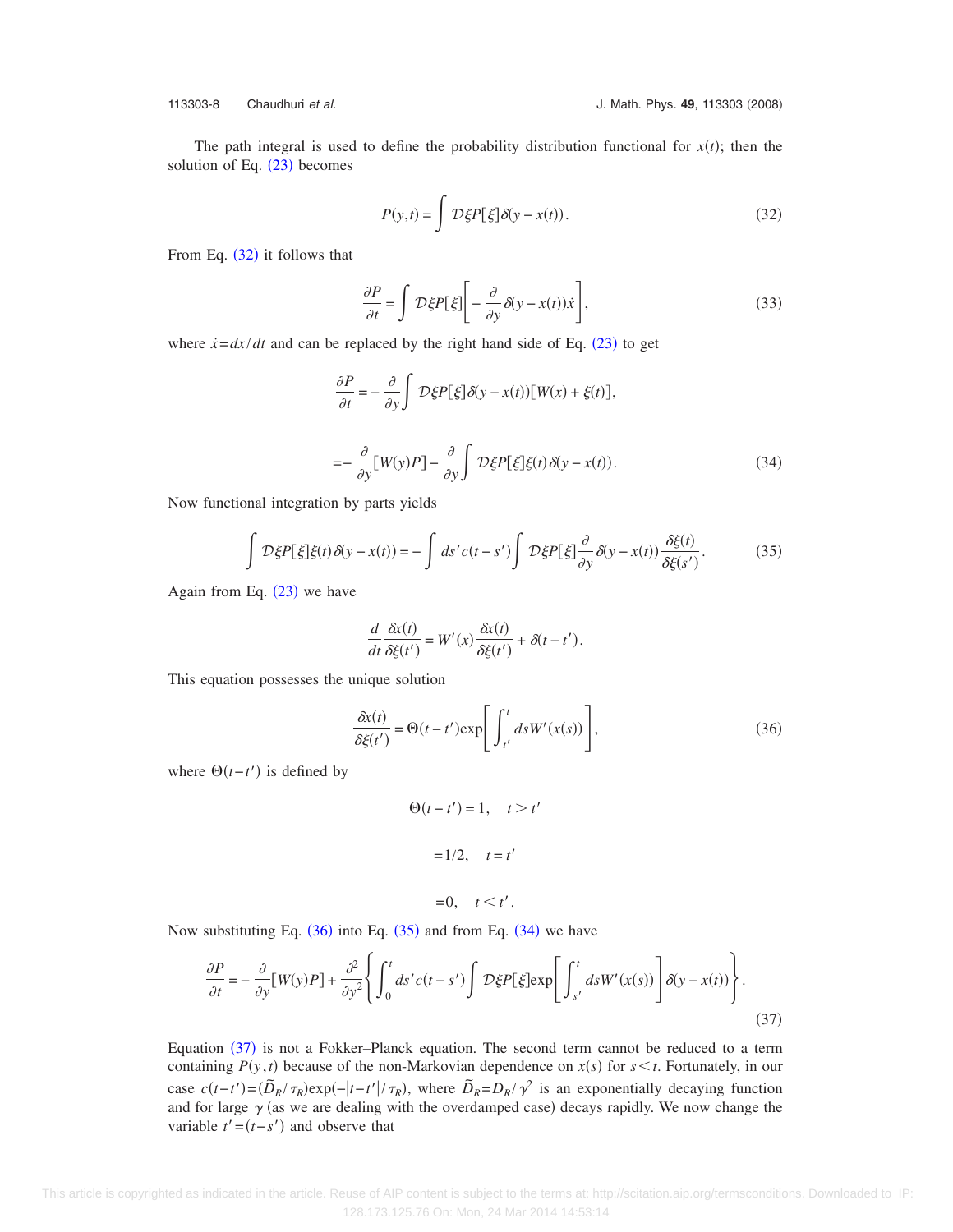<span id="page-9-3"></span>
$$
\int_{0}^{t} ds' c(t - s') \exp\left[\int_{s'}^{t} ds W'(x(s))\right] = \int_{0}^{t} dt' c(t') \exp\left[\int_{t - t'}^{t} ds W'(x(s))\right],
$$
  

$$
\approx \frac{\tilde{D}_{R}}{\tau_{R}} \int_{0}^{t} dt' \exp(-t'/\tau_{R}) \exp\left[t' W'(x(t)) - \frac{1}{2}(t')^{2} W''(x(t))\dot{x}(t)\right].
$$
 (38)

<span id="page-9-0"></span>Neglecting the  $(t')^2$  term which can be shown to be valid self-consistently for small  $\tau_R$  under the Markov approximation, $^{23,39}$  $^{23,39}$  $^{23,39}$  we get

$$
\int_0^t dt' c(t') \exp\left[\int_{t-t'}^t ds W'(s)\right] \approx \frac{\tilde{D}_R}{\tau_R} \int_0^t dt' \exp\left[-\frac{t'}{\tau_R} + t' W'(x(t))\right],
$$

$$
\approx \frac{\tilde{D}_R}{1 - \tau_R W'(x(t))}
$$
(39)

<span id="page-9-1"></span>for sufficiently large  $t$ . Substituting Eq.  $(39)$  $(39)$  $(39)$  into Eq.  $(37)$  $(37)$  $(37)$  we obtain the Fokker–Planck– Smoluchowski equation corresponding to Eq. ([19](#page-6-0)) as

$$
\frac{\partial P}{\partial t} = \frac{\partial}{\partial x} \left\{ \frac{1}{\gamma} \left[ V'(x) + \frac{D_R}{\gamma} \frac{\partial}{\partial x} \left( \frac{1}{1 + (\tau_R/\gamma) V''(x)} \right) \right] P \right\},\tag{40}
$$

<span id="page-9-2"></span>where  $P = P(x, t)$  is the probability density of finding the particle at *x* at time *t*. Defining an auxiliary function  $G(x)$ , Eq.  $(40)$  $(40)$  $(40)$  can be rewritten as

$$
\frac{\partial P}{\partial t} = \frac{\partial}{\partial x} \left\{ \frac{1}{\gamma} \left[ V'(x) + \frac{D_R}{\gamma} \frac{\partial}{\partial x} G(x) \right] P \right\},\tag{41}
$$

where  $G(x) = 1/[1 + (\tau_R / \gamma)V''(x)].$ 

## **IV. APPLICATION**

#### **A. Solution under periodic boundary condition**

In this subsection we consider the dynamics of a Brownian particle moving in a periodic potential under a constant external force *F*. Then the above Fokker–Planck–Smoluchowski equation, Eq.  $(41)$  $(41)$  $(41)$ , reads as

$$
\frac{\partial P}{\partial t} = \frac{\partial}{\partial x} \left\{ \frac{1}{\gamma} \left[ V'(x) - F + \frac{D_R}{\gamma} \frac{\partial}{\partial x} G(x) \right] P \right\}.
$$

In the overdamped limit the stationary current is given by

$$
J = -\frac{1}{\gamma} \left[ V'(x) - F + \frac{D_R}{\gamma} \frac{\partial}{\partial x} G(x) \right] P_{\rm st}(x), \tag{42}
$$

where  $P_{st}(x) = P(x, t \to \infty)$ . Now under symmetric periodic potential with periodicity  $2\pi$ , i.e.,  $V(x) = V(x + 2\pi)$ , we may employ the periodic boundary condition and normalization over one period on  $P_{\text{st}}(x)$ ,

$$
P_{\rm st}(x) = P_{\rm st}(x + 2\pi) \tag{43}
$$

<span id="page-9-4"></span>and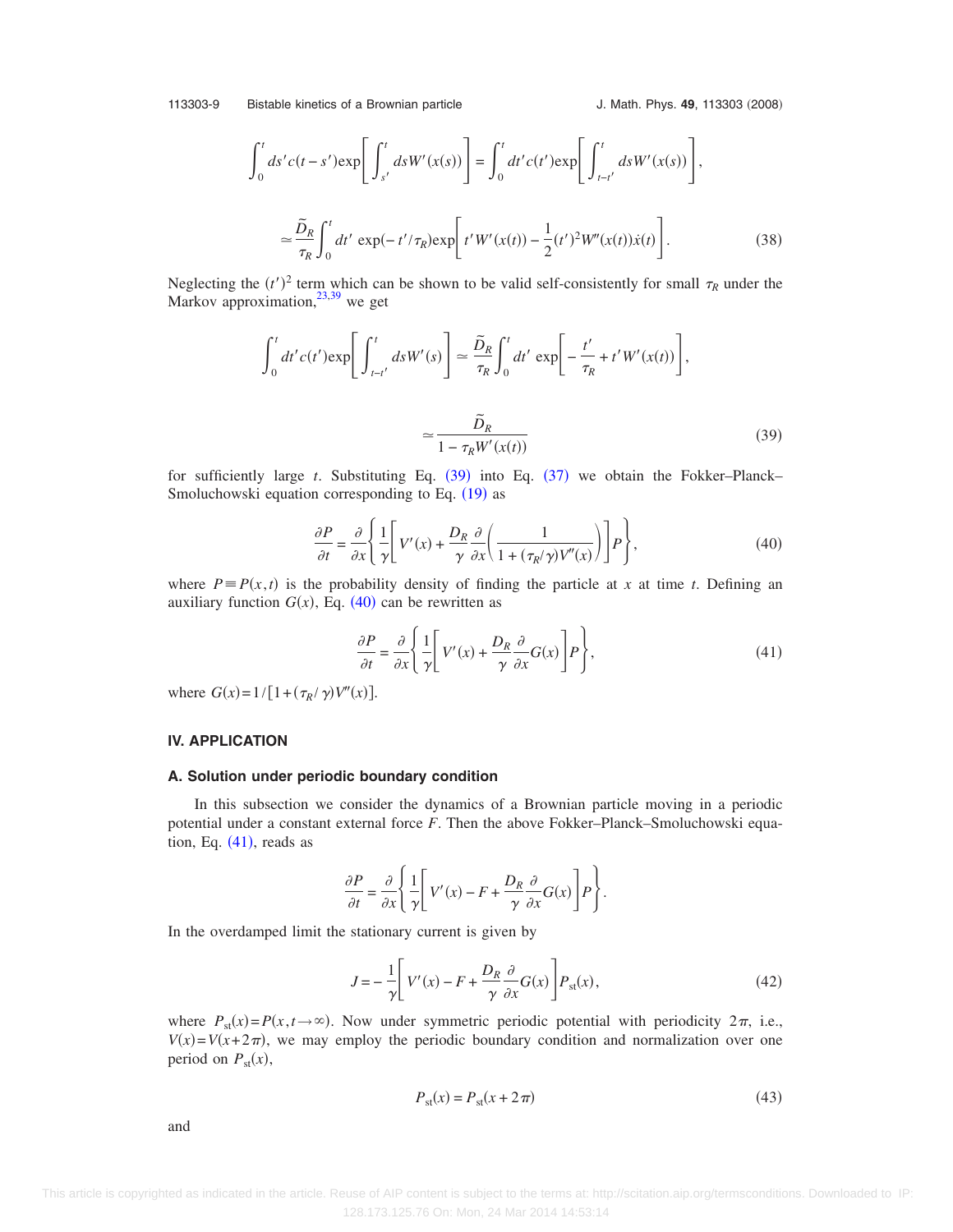<span id="page-10-0"></span>113303-10 Chaudhuri *et al.*  $\overline{a}$  **113303**  $(2008)$ 

$$
\int_{0}^{2\pi} P_{\rm st}(x) dx = 1.
$$
 (44)

Integrating Eq. ([42](#page-9-3)) we have the expression of stationary probability distribution in terms of stationary current as

$$
P_{\rm st}(x) = \frac{e^{-U(x)}}{G(x)} \left[ G(0)P_{\rm st}(0) - J \frac{\gamma^2}{D_R} \int_0^x e^{U(x')} dx' \right],\tag{45}
$$

where

$$
U(x) = \frac{\gamma}{D_R} \int_0^x \frac{V'(x') - F}{G(x')} dx'
$$
\n(46)

<span id="page-10-1"></span>is the effective potential for the problem. Now applying the periodic boundary condition Eq. ([43](#page-9-4)) we have from Eq.  $(42)$  $(42)$  $(42)$ 

$$
G(0)P_{\rm st}(0) = J \frac{\gamma^2}{D_R} \left[1 - e^{U(2\pi)}\right]^{-1} \int_0^{2\pi} e^{U(x)} dx.
$$
 (47)

<span id="page-10-2"></span>Using Eq.  $(42)$  $(42)$  $(42)$  and applying the normalization condition [Eq.  $(44)$  $(44)$  $(44)$ ], we get

$$
\int_{0}^{2\pi} \frac{e^{-U(x)}}{G(x)} \left[ G(0)P_{\text{st}}(0) - J \frac{\gamma^2}{D_R} \int_{0}^{x} e^{U(x')} dx' \right] dx = 1.
$$
 (48)

Elimination of  $G(0)P_{st}(0)$  from Eqs. ([47](#page-10-1)) and ([48](#page-10-2)) gives the expression of stationary current,

$$
J = \frac{D_R}{\gamma^2} \left[ \frac{\left(1 - e^{U(2\pi)}\right)}{M} \right],\tag{49}
$$

where

$$
M = \left[ \int_0^{2\pi} \frac{e^{-U(x)}}{G(x)} dx \int_0^{2\pi} e^{U(x')} dx' - (1 - e^{U(2\pi)}) \int_0^{2\pi} \left\{ \frac{1}{G(x)} e^{-U(x)} \left( \int_0^x e^{U(x')} dx' \right) dx \right\} \right].
$$

Now, the average velocity,  $\langle v \rangle = \langle \dot{x} \rangle$ , is given by

 $=$ 

$$
\langle v \rangle = \frac{1}{\gamma} \langle (F - V'(x)) \rangle,
$$
  

$$
= \frac{1}{\gamma} \int_0^{2\pi} \{ F - V'(x) \} P_{\text{st}}(x) dx,
$$
  

$$
\frac{1}{\gamma} \int_0^{2\pi} \left\{ \gamma J + \frac{D_R}{\gamma} \frac{\partial}{\partial x} G(x) P_{\text{st}}(x) \right\} dx,
$$

where we have made use of Eq. ([42](#page-9-3)). Since  $P_{st}(x)$  and  $V(x)$  are periodic functions of *x*, with period  $2\pi$ ,  $\langle v \rangle$  is thus given by the constant probability current density, multiplied by  $2\pi$ :  $\langle v \rangle = 2\pi J$ . For the periodic potential,

$$
U(2\pi) = \frac{\gamma}{D_R} \int_0^{2\pi} \frac{V'(x') - F}{G(x')} dx' = -F\alpha \quad \text{(say)},
$$

with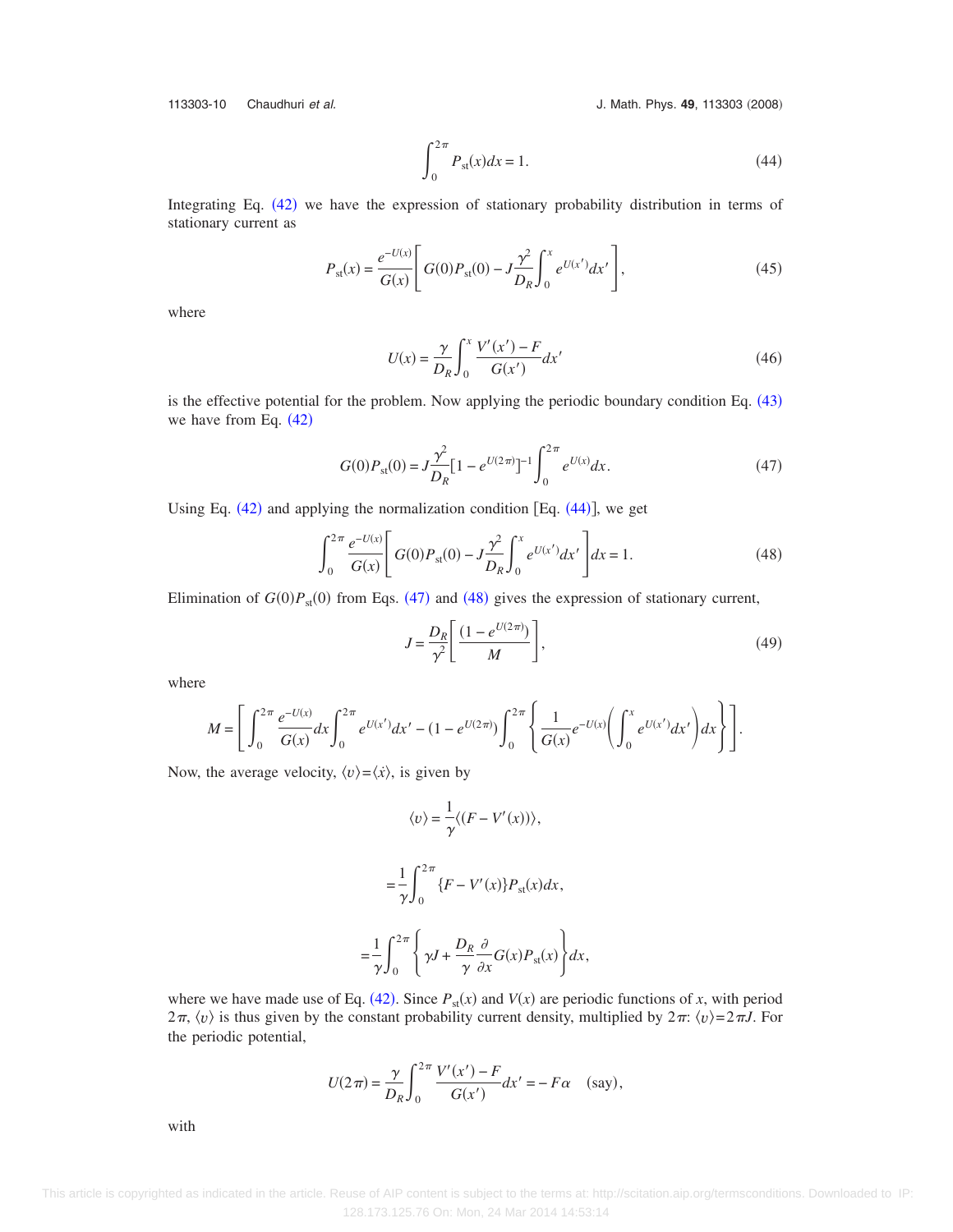113303-11 Bistable kinetics of a Brownian particle

J. Math. Phys. 49, 113303 (2008)

$$
\alpha = \frac{\gamma}{D_R} \int_0^{2\pi} \frac{dx'}{G(x')}.
$$

By definition,  $39$  the mobility is given by

$$
\mu = \lim_{F \to 0} \frac{\langle v \rangle}{F} = 2\pi \lim_{F \to 0} \frac{J}{F}.
$$

If we consider mobility only in the linear response regime, $39$  the double integral term in the expression of steady state current becomes

$$
J = \frac{D_R}{\gamma^2} \left[ \frac{(1 - e^{-F\alpha})}{M} \right],\tag{50}
$$

where

$$
M = \left[ \int_0^{2\pi} \frac{e^{-U(x)}}{G(x)} dx \int_0^{2\pi} e^{U(x')} dx' - (1 - e^{-F\alpha}) \int_0^{2\pi} \left\{ \frac{1}{G(x)} e^{-U(x)} \left( \int_0^x e^{U(x')} dx' \right) dx \right\} \right]
$$

vanishes as  $F \rightarrow 0$  and hence the mobility is given by

$$
\mu = \frac{2\pi (D_R/\gamma^2)\alpha}{\int_0^{2\pi} \frac{e^{-U(x)}}{G(x)} dx \int_0^{2\pi} e^{U(x')} dx'}
$$
 (51)

Using the Einstein relation,  $39$  the diffusion rate is given by

$$
\tilde{D} = \mu(k_B T + D\kappa_0^2),
$$
  
=  $\frac{4\pi^2}{\gamma} (k_B T + D\kappa_0^2) \frac{1}{\int_0^{2\pi} e^{U(x)} dx \int_0^{2\pi} \frac{e^{-U(x)}}{G(x)} dx}.$  (52)

The above expression for the diffusion rate is exact for any periodic potential and for any Gaussian noise process with a decaying memory kernel. For a simple choice of the potential  $V(x)$ , the above expression is analytically tractable. For example, if we choose  $V(x)=A \cos x$ , then to first order in  $\tau_R$  (assuming the damping is large),

$$
\widetilde{D} = \frac{k_B T + D \kappa_0^2}{\gamma I_0^2(A)} \left[ 1 + \tau_R (2\gamma - 1) A \frac{I_1(A)}{I_0(A)} \right],\tag{53}
$$

<span id="page-11-0"></span>where  $I_{\nu}$  is the modified Bessel function of order  $\nu$ . From Eq. ([53](#page-11-0)), the diffusion rate is seen to increase from white to colored noise. The quantity  $A(I_1(A)/I_0(A))$  is strictly positive, except at  $A=0$  where it is zero. The increase in  $\tilde{D}$  is consistent with the fact that the diffusion coefficient also increases from white to colored noise by a factor which is much larger than the enhancement factor of the potential.

#### **B. Bistable kinetics**

The dynamics of a Brownian particle in a bistable potential models several physical phenomena, $45$  and the standard form of the potential is given by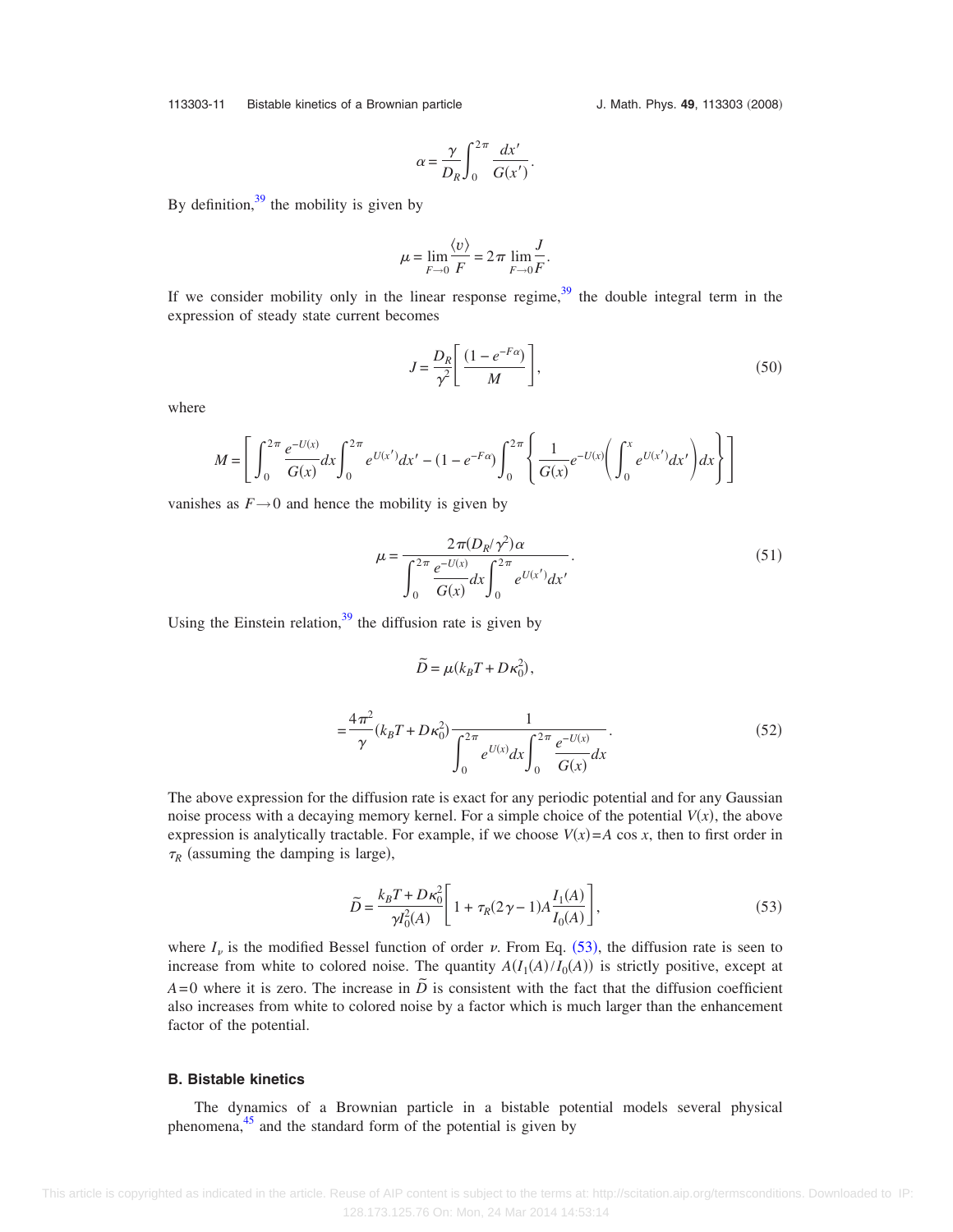<span id="page-12-0"></span>113303-12 Chaudhuri *et al.* **All and Accord 2008** J. Math. Phys. 49, 113303 (2008)

$$
V(x) = -\frac{a}{2}x^2 + \frac{b}{4}x^4,
$$
\n(54)

which has symmetric minima at  $x = \pm \sqrt{a/b}$  with intervening local maxima at  $x=0$  of relative height  $E_b = a^2 / 4b$ . We consider that our system of interest is moving in a bistable potential of the form of Eq. ([54](#page-12-0)) and is coupled to a bath which is modulated by an external Gaussian noise  $\epsilon(t)$ with the statistical properties stated earlier. The corresponding Fokker–Planck equation in the overdamped limit is given by Eq.  $(40)$  $(40)$  $(40)$ , the explicit form of which with the potential as in Eq.  $(54)$  $(54)$  $(54)$ reads as

$$
\frac{\partial P}{\partial t} = \frac{1}{\gamma} \left[ \frac{\partial}{\partial x} \left\{ \frac{d}{dx} \left( -\frac{a}{2} x^2 + \frac{b}{4} x^4 \right) + \frac{D_R}{\gamma} \frac{\partial}{\partial x} \left( \frac{\gamma}{\gamma + \tau_R \frac{d^2}{dx^2} \left\{ -ax^2/2 + bx^4/4 \right\}} \right) \right\} P \right].
$$

<span id="page-12-1"></span>At steady state, the above equation reads as

$$
\frac{d}{dx}(-ax+bx^3)P(x) + \frac{D_R}{\gamma} \frac{d^2}{dx^2} \left[ \frac{\gamma}{\gamma + \tau_R(-a+3bx^2)} \right] P(x) = 0.
$$
\n(55)

<span id="page-12-2"></span>Since at steady state the stationary current vanishes, Eq.  $(55)$  $(55)$  $(55)$  takes the form

$$
\frac{dP(x)}{dx} + R(x)P(x) = 0,\t(56)
$$

where

$$
R(x) = \frac{g'(x)}{g(x)} - \frac{h(x)}{D_R g(x)},
$$
\n(57)

with

$$
g(x) = \frac{1}{\gamma - \tau_R(a - 3bx^2)}, \quad h(x) = ax - bx^3,
$$
 (58)

<span id="page-12-3"></span>and prime  $(')$  denotes differentiation with respect to *x*. The solution of Eq.  $(56)$  $(56)$  $(56)$  is given by

$$
P(x) = N[|\gamma - \tau_R(a - 3bx^2)|] \exp\left[\frac{a}{2D_R}(\gamma - a\tau_R)x^2 + \frac{4ab\tau_R - b\gamma}{4D_R}x^4 - \frac{\tau_R b^2}{2D_R}x^6\right],
$$
(59)

where  $N$  is the normalization constant. From Eq.  $(59)$  $(59)$  $(59)$ , we observe that the pre-exponential factor behaves like a constant in comparison to the exponential factor, which is an exact statement for  $\tau_R = 0$ , i.e., when the external noise  $\epsilon(t)$  is  $\delta$ -correlated.

To this end, following the standard technique,  $46$  the barrier crossing rate is obtained as

$$
k = \frac{\sqrt{2}a}{\pi\gamma} \left[ \frac{\gamma - a\tau_R}{\gamma + 2a\tau_R} \right] \exp\left[ -\frac{a^2\gamma}{4bD_R} \left( 1 + \frac{2a}{\gamma} \tau_R \right) \right],\tag{60}
$$

<span id="page-12-4"></span>which is valid in the strong friction regime.

#### **V. NUMERICAL IMPLEMENTATION**

To check the validity of our analytical result we numerically simulate the Langevin equation, Eq.  $(22)$  $(22)$  $(22)$ , using Heun's algorithm.<sup>47</sup> In our simulation, we have always used a small integration step  $\Delta t = 0.001$  to ensure numerical stability. In addition to that all our numerical results have been averaged over 10 000 trajectories to obtain a smooth numerical profile. As mentioned in Sec. II, although we mention the explicit values of the external noise parameters  $(D_e$  and  $\tau_e$ ) used in the simulation, we interpret our results in terms of the effective noise parameters  $D_R$  and  $\tau_R$ .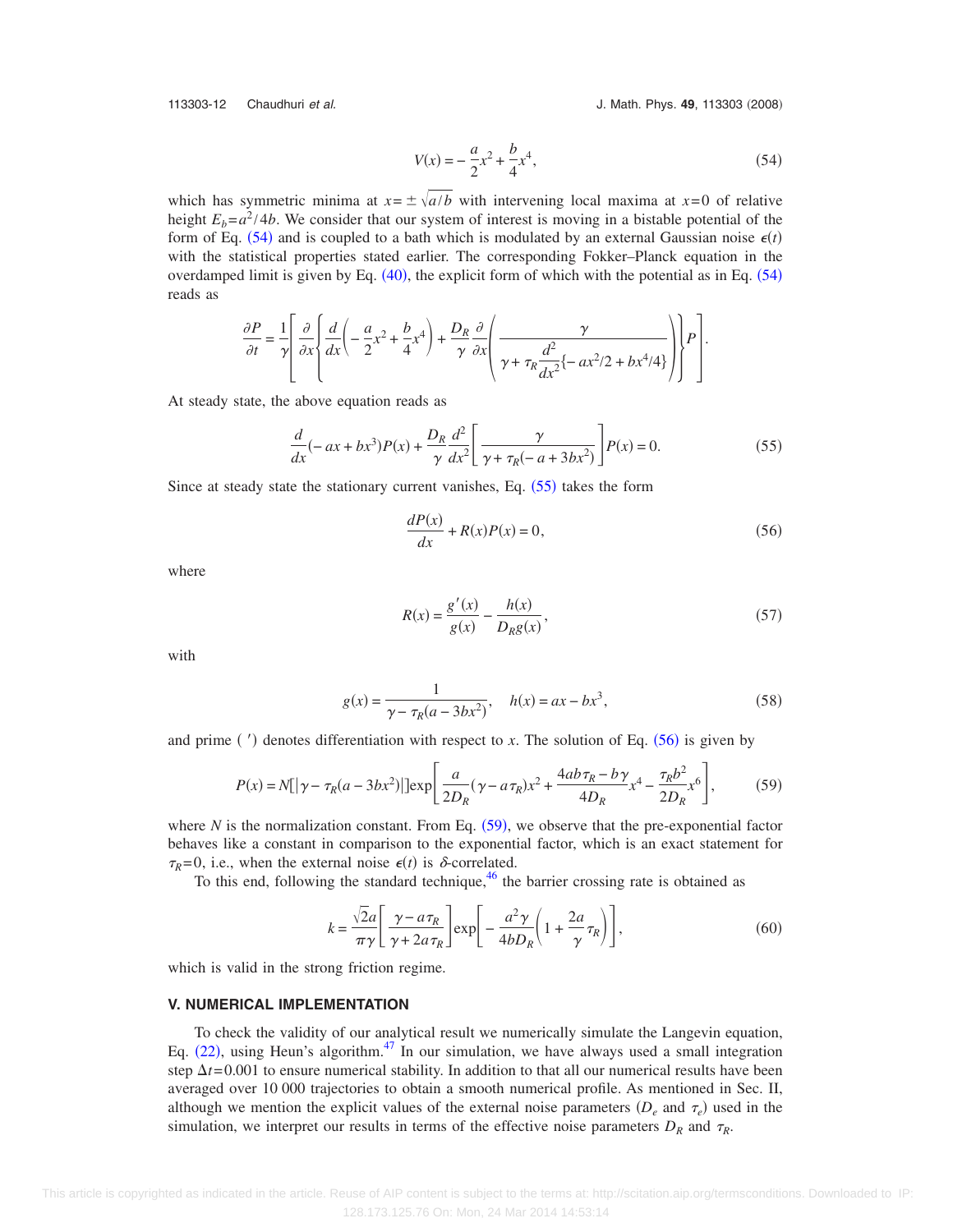<span id="page-13-0"></span>

FIG. 1. (Color online) Plot of barrier crossing rate  $k$  as a function of dissipation constant  $\gamma$  for various values of the effective correlation time  $\tau_R$ . The solid lines are drawn from the theoretical expression, Eq. ([60](#page-12-4)), and the symbols are the results of numerical simulation of Eq. ([22](#page-6-1)). The values of the parameters used are  $k_B T = D_e = 0.05$ ,  $\tau_e = 0.04$  (red, solid), 0.06 (green, dashed), and 0.08 (blue, dotted), and  $\kappa_0^2 = 3$  (red, solid), 5 (green, dashed), and 7 (blue, dotted). Inset: The normalized steady state PDF [Eq.  $(59)$  $(59)$  $(59)$ ] using  $\gamma = 5.0$  and the same parameter set as in the main figure.

In Fig. [1](#page-13-0) we show the profile of escape rate *k* as a function of the dissipation constant  $\gamma$  for different values of the effective correlation time  $\tau_R$ . Numerically, the escape rate has been defined as the inverse of the mean first passage time.<sup>48</sup> The values of the different parameters used in the simulation are given in the figure caption. The profiles show that the numerical results are in good agreement with the analytical ones. As expected for a fixed  $\tau_R$  value, the escape rate decreases with  $\gamma$ , but for a fixed value of  $\gamma$ , the escape rate increases with the increase in the effective correlation time  $\tau_R$ . To understand this behavior we numerically calculate the steady state PDF (Ref. [48](#page-15-32)) for a fixed value of  $\gamma$ , which is a measure of the dynamics in the bistable potential. The analytical  $[Eq. (59)]$  $[Eq. (59)]$  $[Eq. (59)]$  and numerical profiles of steady state PDF (see the inset of Fig. [1](#page-13-0)) show that the barrier height decreases as  $\tau_R$  increases, which effectively increases the escape rate  $k$ . In Fig. [2](#page-14-13) we show the variation in the escape rate with different values of the coupling term  $\kappa_0$ , which reflects an increasing trend of  $k$  with  $\kappa_0$ . The steady state PDF profile accounts for this behavior with a decrease in the barrier height (see the inset).

#### **VI. CONCLUSION**

A system reservoir model, where the reservoir is modulated externally by a Gaussian colored noise, has been proposed to study the transport of an overdamped Brownian particle in a periodic potential. Based on the Fokker–Planck–Smoluchowski description we calculate the mobility of the Brownian particle in the linear response regime, and using Einstein's relation the diffusion rate is calculated for any arbitrary periodic potential where the external driving noise is colored. For a cosine potential we obtain the diffusion rate in a closed analytical form and observe that the diffusion rate increases from white to colored noise. As an immediate application of our formalism, we study the bistable kinetics of the Brownian particle and demonstrate the dependence of the correlation time of the external colored noise, by which the bath is modulated, on the steady state PDF and observe the barrier crossing dynamics to obtain the expression for the escape rate. Our analytical result for the escape rate is then compared with the Langevin simulation result, which shows that both are in very good agreement. To the end it should be noted that nonlinear system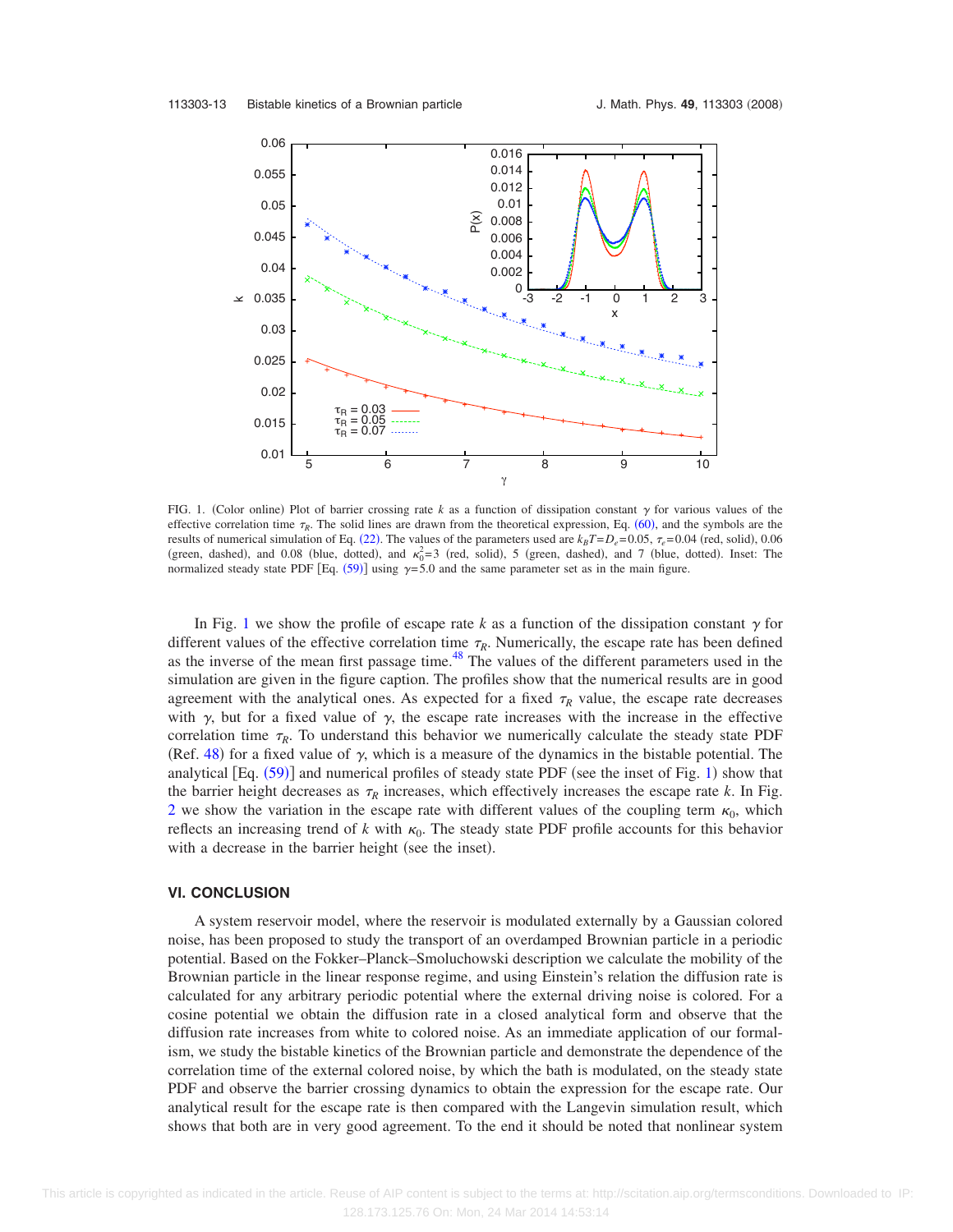<span id="page-14-13"></span>

FIG. 2. (Color online) Plot of barrier crossing rate  $k$  as a function of dissipation constant  $\gamma$  for various values of coupling parameter  $\kappa_0^2$ . The solid lines are drawn from the theoretical expression, Eq. ([60](#page-12-4)), and the symbols are the results of numerical simulation of Eq. ([22](#page-6-1)). The values of the parameters used are  $k_B T = D_e = 0.05$  and  $\tau_e = 0.0625$  (red, solid), 0.06 (green, dashed), and 0.0583 (blue, dotted), so that the effective correlation time  $\tau_R$  always remains 0.05. Inset: The normalized steady state PDF [Eq.  $(59)$  $(59)$  $(59)$ ] using  $\gamma = 5.0$  and the same parameter set as in the main figure.

reservoir coupling may also be considered to obtain a Langevin equation for a Brownian particle effectively driven by a state dependent colored noise, from which one may observe various dynamical and kinematical aspects of the Brownian particle. We hope to address these issues in the near future.

## **ACKNOWLEDGMENTS**

The authors are grateful to the anonymous referee for his illuminating and constructive suggestion and information. S.C. would like to acknowledge Bengal Engineering and Science University, Shibpur for financial support (Grant No. RDO-2/197). Assistance from Dr. Debi Banerjee for preparing the manuscript is also acknowledged.

- <span id="page-14-1"></span><span id="page-14-0"></span><sup>1</sup> A. Barone and G. Paterb, *Physics and Applications of the Josephson Effects* (Wiley, New York, 1982).
- <sup>2</sup> J. W. M. Frenken and J. F. Vander Veen, *[Phys. Rev. Lett.](http://dx.doi.org/10.1103/PhysRevLett.54.134)* **54**, 134 (1985).
- <span id="page-14-2"></span><sup>3</sup>H. Sakaguchi, [Prog. Theor. Phys.](http://dx.doi.org/10.1143/PTP.79.39) **79**, 39 (1988).<br><sup>4</sup>H. Biskop. *The Eables Planek Equation* (Springs)
- <span id="page-14-3"></span>H. Risken, The Fokker-Planck Equation (Springer-Verlag, Berlin, 1989); F. Jülicher, A. Ajdari, and J. Prost, [Rev. Mod.](http://dx.doi.org/10.1103/RevModPhys.69.1269) **[Phys.](http://dx.doi.org/10.1103/RevModPhys.69.1269)**  $69$ **,** 1269 (1997), and references therein.
- <span id="page-14-4"></span>P. Reimann, C. Van den Broeck, H. Linke, P. Hänggi, J. M. Rubi, and A. Pérez-Madrid, [Phys. Rev. E](http://dx.doi.org/10.1103/PhysRevE.65.031104) 65, 031104 (2002); D. Dan and A. M. Jayannavar, *[ibid.](http://dx.doi.org/10.1103/PhysRevE.66.041106)* **66**, 041106 (2002).<br><sup>6</sup> S. Leibler, Nature (London) **370**, 412 (1004): L. Medde
- <span id="page-14-5"></span><sup>6</sup> S. Leibler, Nature ([London](http://dx.doi.org/10.1038/370412a0)) **370**, 412 (1994); J. Maddox, *[ibid.](http://dx.doi.org/10.1038/368287a0)* **365**, 203 (1993); J. Maddox, *ibid.* **368**, 287 (1994).<br><sup>7</sup>M. Bertamae and E. Marshasoni, Phys. Boy. E.**73**, 016142 (2006).

<sup>7</sup> M. Borromeo and F. Marchesoni, *[Phys. Rev. E](http://dx.doi.org/10.1103/PhysRevE.73.016142)* **73**, 016142 (2006).

- <span id="page-14-7"></span><span id="page-14-6"></span>M. O. Magnasco, [Phys. Rev. Lett.](http://dx.doi.org/10.1103/PhysRevLett.71.1477) 71, 1477 (1993); P. Jung, J. G. Kissner, and P. Hänggi, *[ibid.](http://dx.doi.org/10.1103/PhysRevLett.76.3436)* 76, 3436 (1996); R. Bartussek, P. Hänggi, and J. G. Kissner, [Europhys. Lett.](http://dx.doi.org/10.1209/0295-5075/28/7/001) 28, 459 (1994); S. Savel'ev, F. Marchesoni, and F. Nori, [Phys.](http://dx.doi.org/10.1103/PhysRevE.71.011107) [Rev. E](http://dx.doi.org/10.1103/PhysRevE.71.011107) 71, 011107 (2005). Rev. E 71, 011107 (2005).<br><sup>9</sup> J. Prost, J.-F. Chauwin, L. Peliti, and A. Ajdari, *[Phys. Rev. Lett.](http://dx.doi.org/10.1103/PhysRevLett.72.2652) 72, 2652 (1994)*; J. Rousselet, L. Salome, A. Ajdari, and
- <span id="page-14-8"></span>J. Prost, Nature ([London](http://dx.doi.org/10.1038/370446a0)) 370, 446 (1994); J.-F. Chauwin, A. Ajdari, and J. Prost, [Europhys. Lett.](http://dx.doi.org/10.1209/0295-5075/32/4/015) 32, 373 (1995)
- <sup>10</sup>M. Borromeo, G. Costantini, and F. Marchesoni, *[Phys. Rev. E](http://dx.doi.org/10.1103/PhysRevE.65.041110)* 65, 041110 (2002).
- <span id="page-14-11"></span><span id="page-14-10"></span><span id="page-14-9"></span><sup>11</sup> P. Reimann, R. Bartussek, R. Häussler, and P. Hänggi, *[Phys. Lett. A](http://dx.doi.org/10.1016/0375-9601(96)00222-8)* 215, 26 (1996).
- <sup>11</sup> P. Reimann, R. Bartussek, R. Häussler, and P. Hänggi, Phys. Lett. A 215, 26 (1996).<br><sup>12</sup> P. Reimann and P. Hänggi, [Appl. Phys. A: Mater. Sci. Process.](http://dx.doi.org/10.1007/s003390201331) 75, 169 (2002); J. M. R. Parrondo and B. J. de Cisneros, [Appl. Phys. A: Mater. Sci. Process.](http://dx.doi.org/10.1007/s003390201332) 75, 179 (2002); H. Wang and G. Oster, *[ibid.](http://dx.doi.org/10.1007/s003390201340)* 75, 315 (2002); R. Lipowsky, Y. Chai, S. Klumpp, S. Liepelt, and J. I. Melanie Müller, *[Physica A](http://dx.doi.org/10.1016/j.physa.2006.05.019) 372, 34 (2006)*; D. Chowdhury, *[ibid.](http://dx.doi.org/10.1016/j.physa.2006.05.005)* 372, 84 (2006); G. I. Menon, *[ibid.](http://dx.doi.org/10.1016/j.physa.2006.05.025)* **372**, 96 (2006). Menon, *ibid.* 372, 96 (2006).<br><sup>13</sup> J. Howard, *Mechanics of Motor Proteins and the Cytoskeletons* (Sinauer, Sunderland, 2001).

<span id="page-14-12"></span>